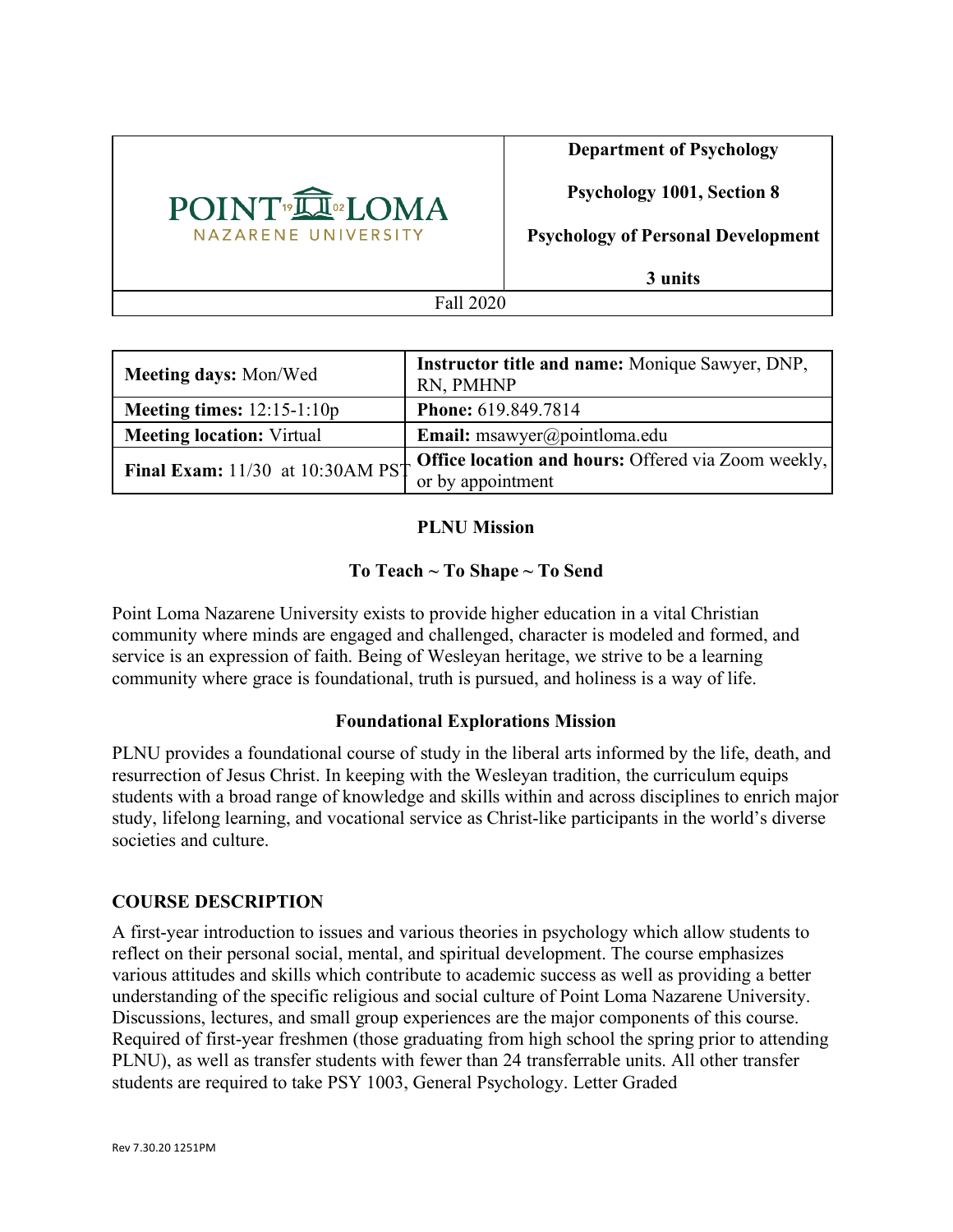$\rightarrow$  In regards to a virtual start this semester, our class will be formatted with a consistent blend *of synchronous and asynchronous learning experiences. One regularly scheduled class period each week we will have a required live class on Zoom, and the other regularly scheduled class period will offer an optional office hour with me on Zoom. You will also be assigned online coursework, including readings, videos, and interactive assignments, that will account for the asynchronous portion of our course.* 

# **COURSE LEARNING OUTCOMES**

By the end of this course, you will be able to…

- Describe self-development to date using psychological tools
- Identify critical thinking and abstract thinking as tools for college success
- Discover social and cultural blocks to successful college and life experience
- Detect tools to resolve social and cultural blocks to successful college and life experience
- Detect alternative ways of thinking
- Develop curiosity about yourself as a stimulus to learning to learn
- Identify Psychology as a resource for learning and solving academic, personal, spiritual, and cultural problems

# **FOUNDATIONAL EXPLORATIONS LEARNING OUTCOMES**

This course is also one of the components of the Foundational Explorations Program at Point Loma Nazarene University, under the category of "Developing Cognitive Abilities." By including this course in a common educational experience for undergraduates, the faculty supports the pursuit of personal awareness and skill development; focusing on the analytical, communicative, and quantitative skills necessary for successful living in modern society.

# **REQUIRED TEXTS AND RECOMMENDED STUDY RESOURCES**

- Frankl, V. E. (1959). Man's search for meaning. MA: Beacon Press.
- Peck, S. (1978). The road less traveled. NY: Simon and Schuster.

# **COURSE CREDIT HOUR INFORMATION**

In the interest of providing sufficient time to accomplish the stated Course Learning Outcomes, this class meets the PLNU credit hour policy for a 3-unit class delivered over 15 weeks. (2 units are allotted to the class and 1 unit is allotted to the small group sessions.) It is anticipated that students will spend a minimum of 37.5 participation hours per credit hour on their coursework. For this course, students will spend an estimated 112.5 total hours meeting the course learning outcomes. The time estimations are provided in the Canvas modules.

# **ASSESSMENT AND GRADING**

Your final course grade will be composed of the following: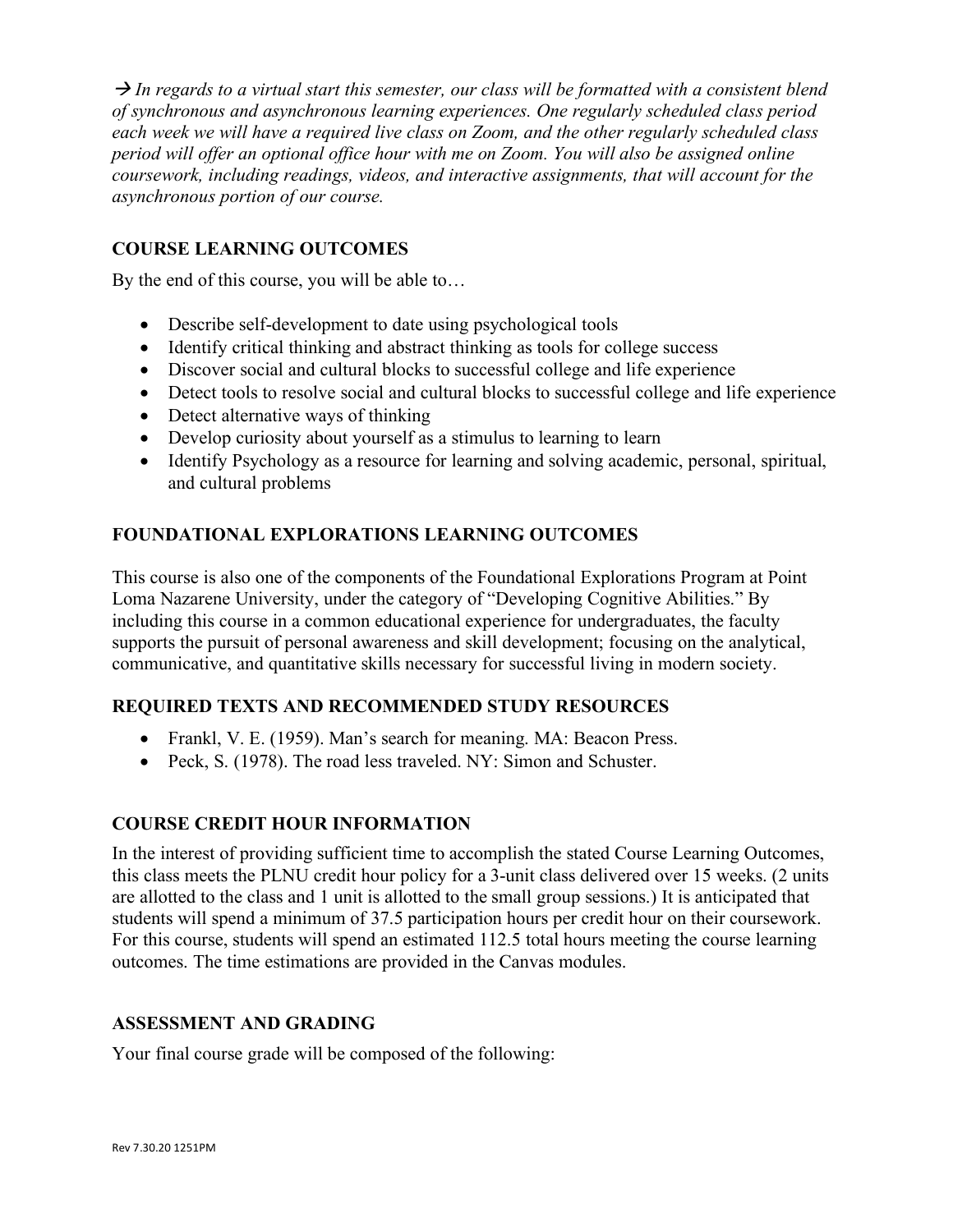| <b>Assignment</b>                                                               | <b>Points</b> |
|---------------------------------------------------------------------------------|---------------|
| Autobiography                                                                   | 90            |
| Small groups                                                                    | 45            |
| Exam 1                                                                          | 45            |
| Exam 2                                                                          | 45            |
| Exam 3                                                                          | 45            |
| Exam 4 (Final)                                                                  | 45            |
| Papers (3 x 15 points each)                                                     | 45            |
| Online activities (10 x 5 points each $\rightarrow$ will drop the lowest score) | 45            |
| <b>Course Total</b>                                                             | 405           |

Grades will be based on the following scale:

| $A$ 93-100    | $B+87-89$     | $C+77-79$     | $D+67-69$     | F Less than 59 |
|---------------|---------------|---------------|---------------|----------------|
| $A - 90 - 92$ | B 83-86       | $C$ 73-76     | $D_{63-66}$   |                |
|               | $B - 80 - 82$ | $C - 70 - 72$ | $D - 60 - 62$ |                |

# **STATE AUTHORIZATION**

State authorization is a formal determination by a state that Point Loma Nazarene University is approved to conduct activities regulated by that state. In certain states outside California, Point Loma Nazarene University is not authorized to enroll online (distance education) students. If a student moves to another state after admission to the program and/or enrollment in an online course, continuation within the program and/or course will depend on whether Point Loma Nazarene University is authorized to offer distance education courses in that state. It is the student's responsibility to notify the institution of any change in his or her physical location. Refer to the map on State Authorization to view which states allow online (distance education) outside of California.

# **INCOMPLETES AND LATE ASSIGNMENTS**

All assignments are to be submitted on Canvas by the date/time specified in Canvas. However, I recognize that life throws us curveballs sometimes. Therefore, I am willing to offer extensions on assignment due dates, but *only if the student proactively communicates with me before the assignment is due.*

# **PLNU COPYRIGHT POLICY**

Point Loma Nazarene University, as a non-profit educational institution, is entitled by law to use materials protected by the US Copyright Act for classroom education. Any use of those materials outside the class may violate the law.

# **PLNU ACADEMIC HONESTY POLICY**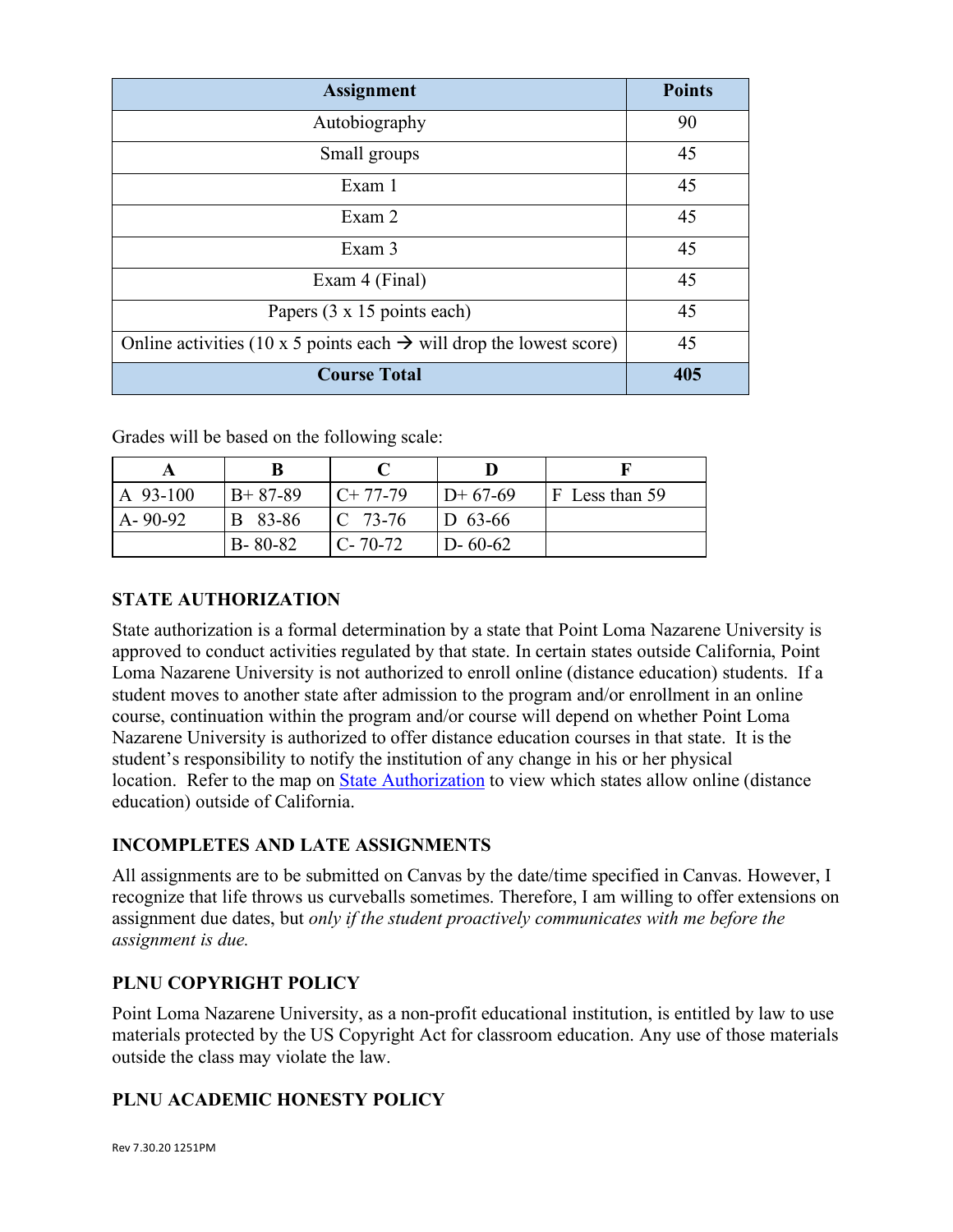Students should demonstrate academic honesty by doing original work and by giving appropriate credit to the ideas of others. Academic dishonesty is the act of presenting information, ideas, and/or concepts as one's own when in reality they are the results of another person's creativity and effort. A faculty member who believes a situation involving academic dishonesty has been detected may assign a failing grade for that assignment or examination, or, depending on the seriousness of the offense, for the course. Faculty should follow and students may appeal using the procedure in the university Catalog. See **Academic Policies** for definitions of kinds of academic dishonesty and for further policy information.

# **PLNU ACADEMIC ACCOMMODATIONS POLICY**

While all students are expected to meet the minimum standards for completion of this course as established by the instructor, students with disabilities may require academic adjustments, modifications or auxiliary aids/services. At Point Loma Nazarene University (PLNU), these students are requested to register with the Disability Resource Center (DRC), located in the Bond Academic Center (DRC@pointloma.edu or 619-849-2486). The DRC's policies and procedures for assisting such students in the development of an appropriate academic adjustment plan (AP) allows PLNU to comply with Section 504 of the Rehabilitation Act and the Americans with Disabilities Act. Section 504 prohibits discrimination against students with special needs and guarantees all qualified students equal access to and benefits of PLNU programs and activities. After the student files the required documentation, the DRC, in conjunction with the student, will develop an AP to meet that student's specific learning needs. The DRC will thereafter email the student's AP to all faculty who teach courses in which the student is enrolled each semester. The AP must be implemented in all such courses.

If students do not wish to avail themselves of some or all of the elements of their AP in a particular course, it is the responsibility of those students to notify their professor in that course. PLNU highly recommends that DRC students speak with their professors during the first two weeks of each semester about the applicability of their AP in that particular course and/or if they do not desire to take advantage of some or all of the elements of their AP in that course.

# **PLNU ATTENDANCE AND PARTICIPATION POLICY**

Regular and punctual attendance at all **synchronous** class sessions is considered essential to optimum academic achievement. If the student is absent for more than 10 percent of class sessions (virtual or face-to-face), the faculty member will issue a written warning of deenrollment. *In this course, 10 percent = more than 1 missed Zoom class.* If the absences exceed 20 percent, the student may be de-enrolled without notice until the university drop date or, after that date, receive the appropriate grade for their work and participation. In some courses, a portion of the credit hour content will be delivered **asynchronously** and attendance will be determined by submitting the assignments by the posted due dates. See Academic Policies in the Undergraduate Academic Catalog. If absences exceed these limits but are due to university excused health issues, an exception will be granted.

# **Asynchronous Attendance/Participation Definition**

A day of attendance in asynchronous content is determined as contributing a substantive note, assignment, discussion, or submission by the posted due date. Failure to meet these standards will result in an absence for that day. Instructors will determine how many asynchronous